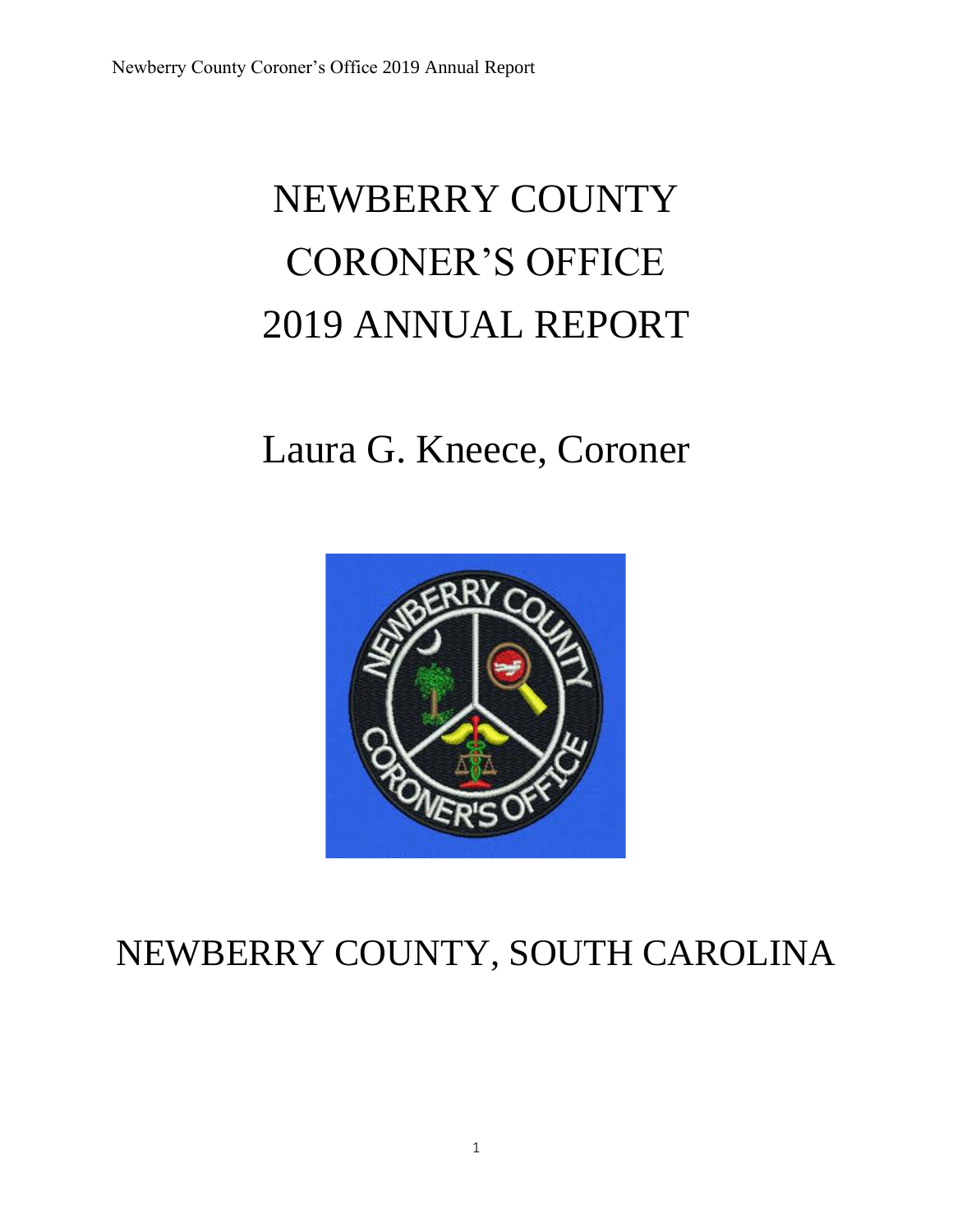

**Office of the Coroner Newberry County Laura G. Kneece, F-ABMD 550 Wilson Road • Newberry, South Carolina 29108 Office: 803-405-7790 / Fax: 803-405-7890 After hours, weekends, & holidays: 803-321-2222**

To the Citizens of Newberry County,

I am pleased to share our 2019 Annual Report. My goal in making this information public is to increase the public's awareness about the role of the Coroner's Office and to bring attention to the cause and manner of deaths in our county in effort to prevent such deaths where possible.

The information you will find in this annual report has been gathered from records held by the Newberry County Coroner's Office which includes: Autopsy reports, police reports, death certificates, cremation permits, and motor vehicle reports. It is our wish to provide the public with the most up-to-date and complete information possible in a format that is accurate and easy to read.

I hope these statistics will be of value to you. If you have any questions or need any further information, please feel free to contact my office.

As always, thank you for your support,

*Coroner Laura G. Kneece, F-ABMDI*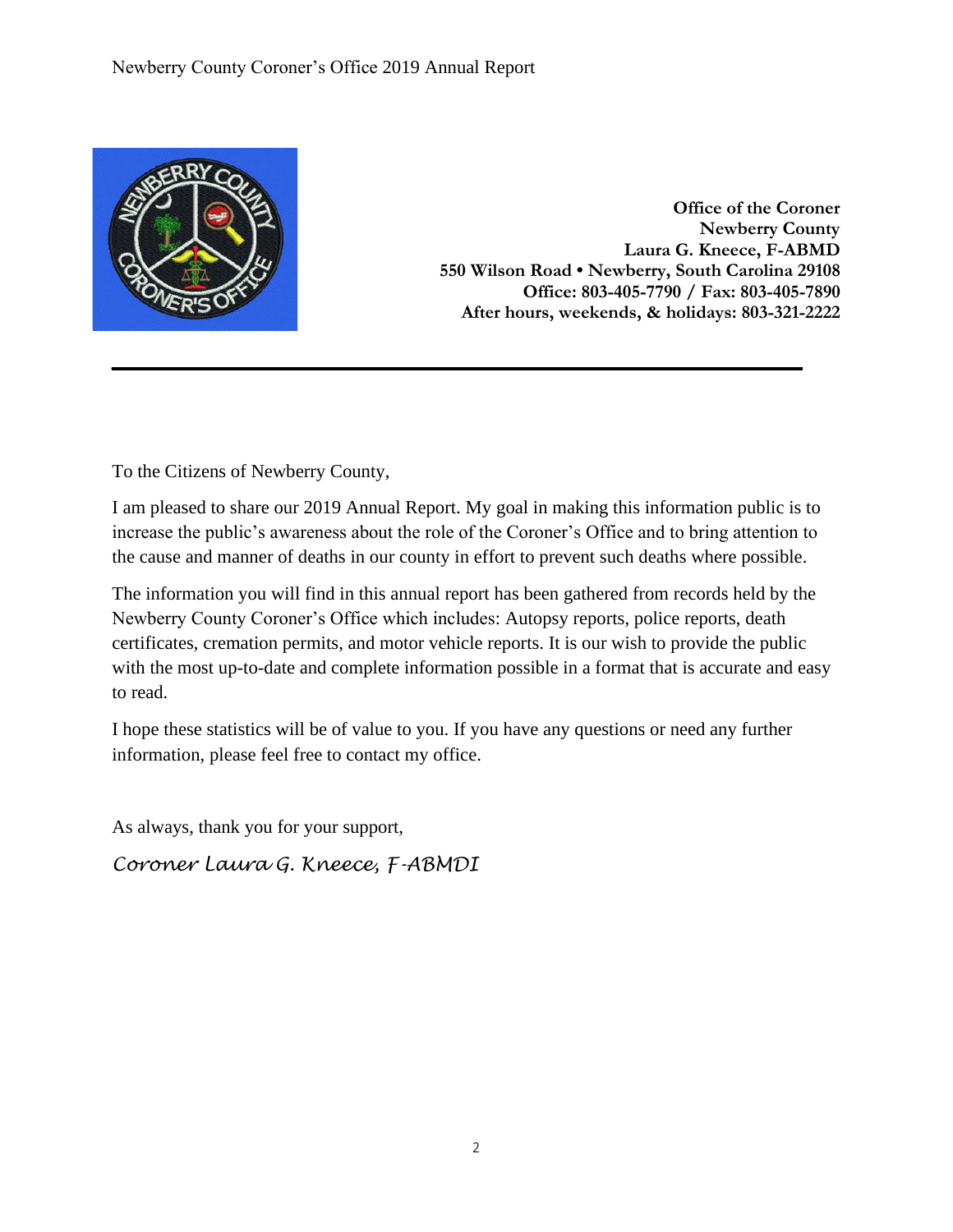### Table of Contents

Description, Purpose, and Function of the Newberry County Coroner's Office Budget and funding Size and Population of Newberry County Organizational Chart of Coroner's Office Investigation and Disposition of Cases Manner of Death **Statistics**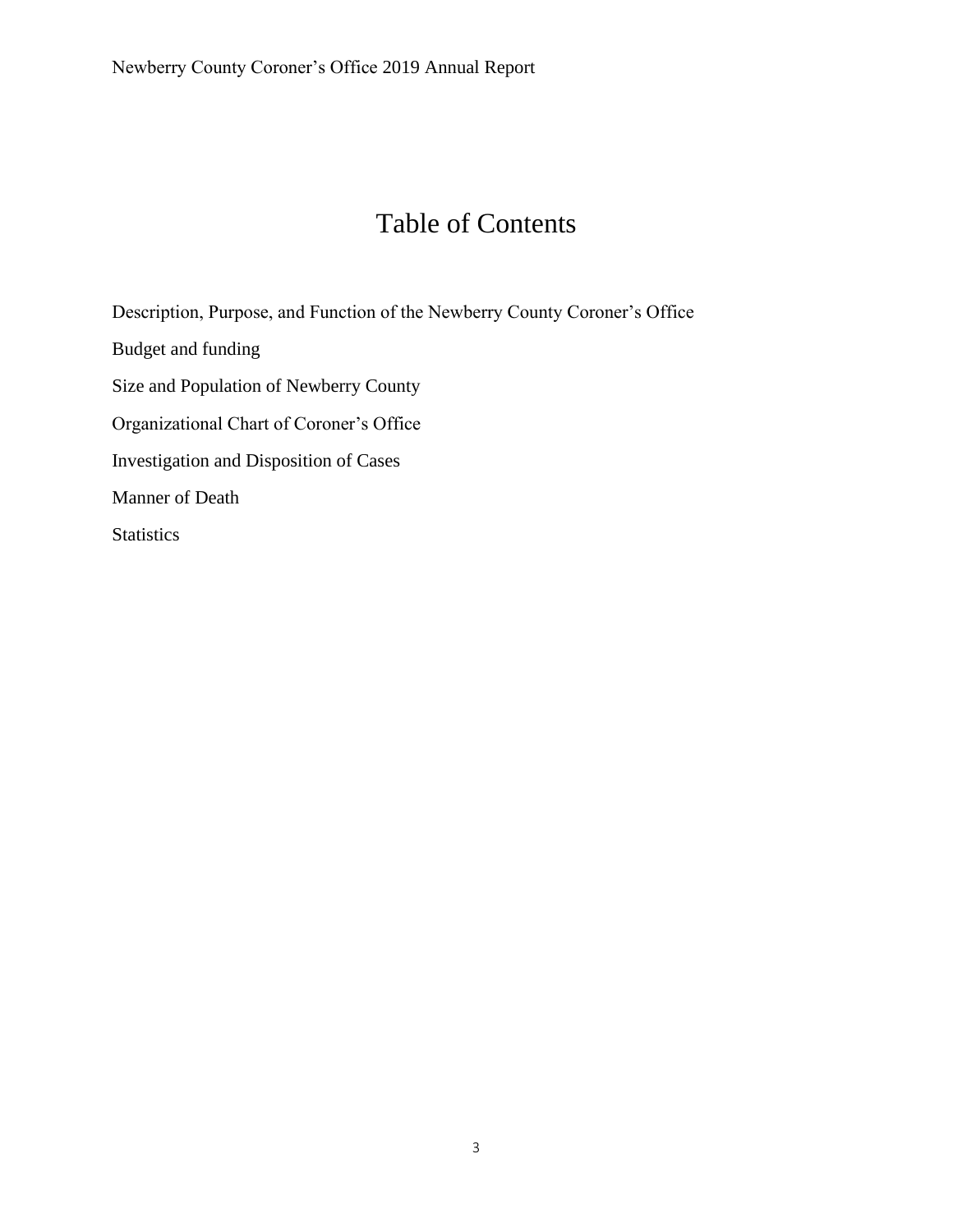#### Description, Purpose, and Function of the Newberry County Coroner's Office

The main take of the Coroner's Office is to determine both the medical and legal cause of death in Newberry County with priority on sudden, suspicious deaths, as well as deaths that occur for no apparent reason. The Coroner is a County official whom is elected to serve a fouryear term.

The Coroner, an elected constitutional office, has jurisdiction over all deaths that are investigated by their office. Generally, the Coroner is responsible for investigation of all suspicious and violent deaths, as well as all deaths that occur outside of a hospital or nursing home. In addition to the scenarios mentioned above, the Coroner/Coroner's Office is also responsible for the investigation of all deaths that occur less than 24 hours after patients are admitted to the hospital as well as all emergency room deaths. The Newberry County Coroner's Office operates under South Carolina State Law Title 17. Criminal Procedures, Chapter 5. Coroners and Medical Examiners, Article 1. Definitions 17-5-5 through 17-5-60. For additional information regarding South Carolina State Law, you may refer to the website, [www.statehouse.gov.](http://www.statehouse.gov/)

It is the sole responsibility and authority of the Coroner to determine the cause and manner of death of every person who dies within Newberry County or receives an injury in Newberry County which results in death, regardless of the location. As circumstances warrant the Coroner may retain the assistance of experts in the fields of anthropology, entomology, pathology, photography, radiology, trace evidence collections, toxicology, and other fields of forensic science to assist in their investigation. The Coroner has to determine and make the decision between natural, accident, suicide, homicide, or undetermined as a cause for death. The Coroner is also responsible for deciding when an autopsy should be performed.

It is the responsibly of the Coroner to see that all evidence at the scene of a death is preserved, as well as all personal belongings of the decedent are safeguarded and returned to his/her family. When possible, the Coroner personally notifies relatives and loved ones of the unfortunate death.

In addition to the above responsibilities, the Coroner also conducts inquests, issues burial removal transit permits, authorizes and issues cremation permits, signs death certificates, and maintains permanent records of every case.

Laura G. Kneece, F-AMBDI, has served the residence of Newberry County as the Coroner for the last three years. She began her career in 2000 at Lexington County Sheriff's Department as a Road Patrol Deputy, School Resource Officer and Crime Scene Investigator. She is a 2007 Cum Laude graduate of Kaplan University having majored in Criminal Justice.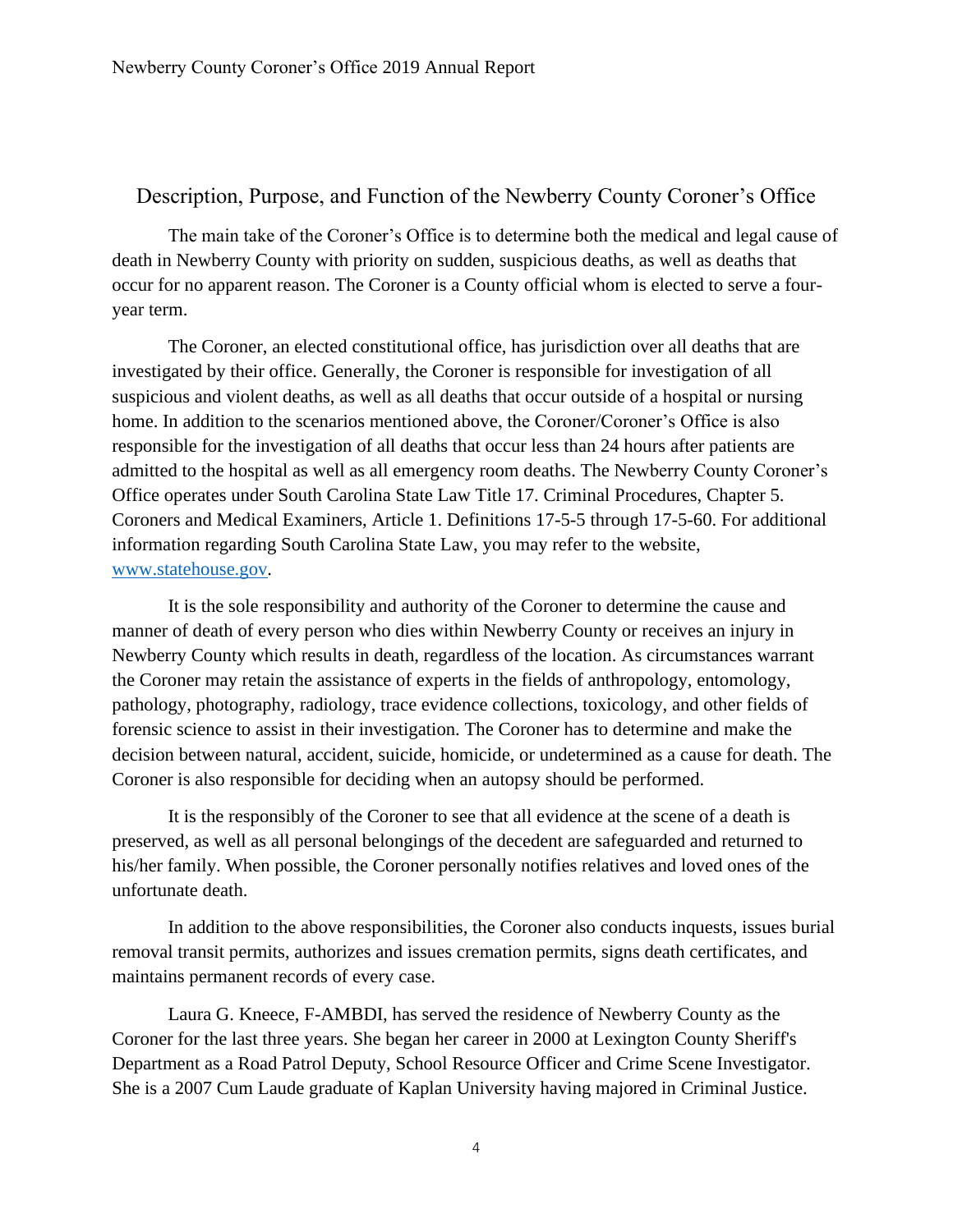In 2009, she was hired as the Forensic Death Investigator at Lexington County Coroner's Office, serving at the pleasure of the late Coroner Harry O. Harman. During her tenure at Lexington County Coroner's Office, she became Board Certified in Medicolegal Death Investigation through The American Board of Medicolegal Death Investigation.

Coroner Kneece worked as a morgue assistant for Newberry Pathology Associates and Forensic Pathologist Dr. Janice (Pat) Ross.

Coroner Kneece is a member of the SC Coroner's Association, the International Association of Coroners and Medical Examiners, The American Board of Medicolegal Death Investigators and the Newberry County Law Enforcement Officers Association. She has spoken routinely to community groups, schools, and healthcare professional on various topics relating to death investigation.

The Coroner's Office seeks to find the answers to the questions which are important to the following groups of people: The decedent's family, involved law enforcement agencies, insurance companies, the judicial system, Consumer Product Safety Commissions, the South Carolina Department of Health and Environmental Control (DHEC), and federal Occupational Safety and Health Administration (OSHA) and well as various other state and federal agencies. The pursuit of civil or criminal proceedings is in part determined by the ability of the Coroner's Office to determine the cause and manner of death. This unique makeup of job responsibilities means the Coroner's Office performs both a public service and a judicial role that requires the Coroner to scrutinize every death within her jurisdiction to determine the events that led to death in an individual.

The Coroner's Office also functions as an advocate for families to ensure they are notified of the death as well as the circumstances surrounding the death known at that time. As more information is derived from autopsy and/or further investigation, the Coroner's Office staff updates family members and also assists them in contacting other agencies that can help through the grieving process.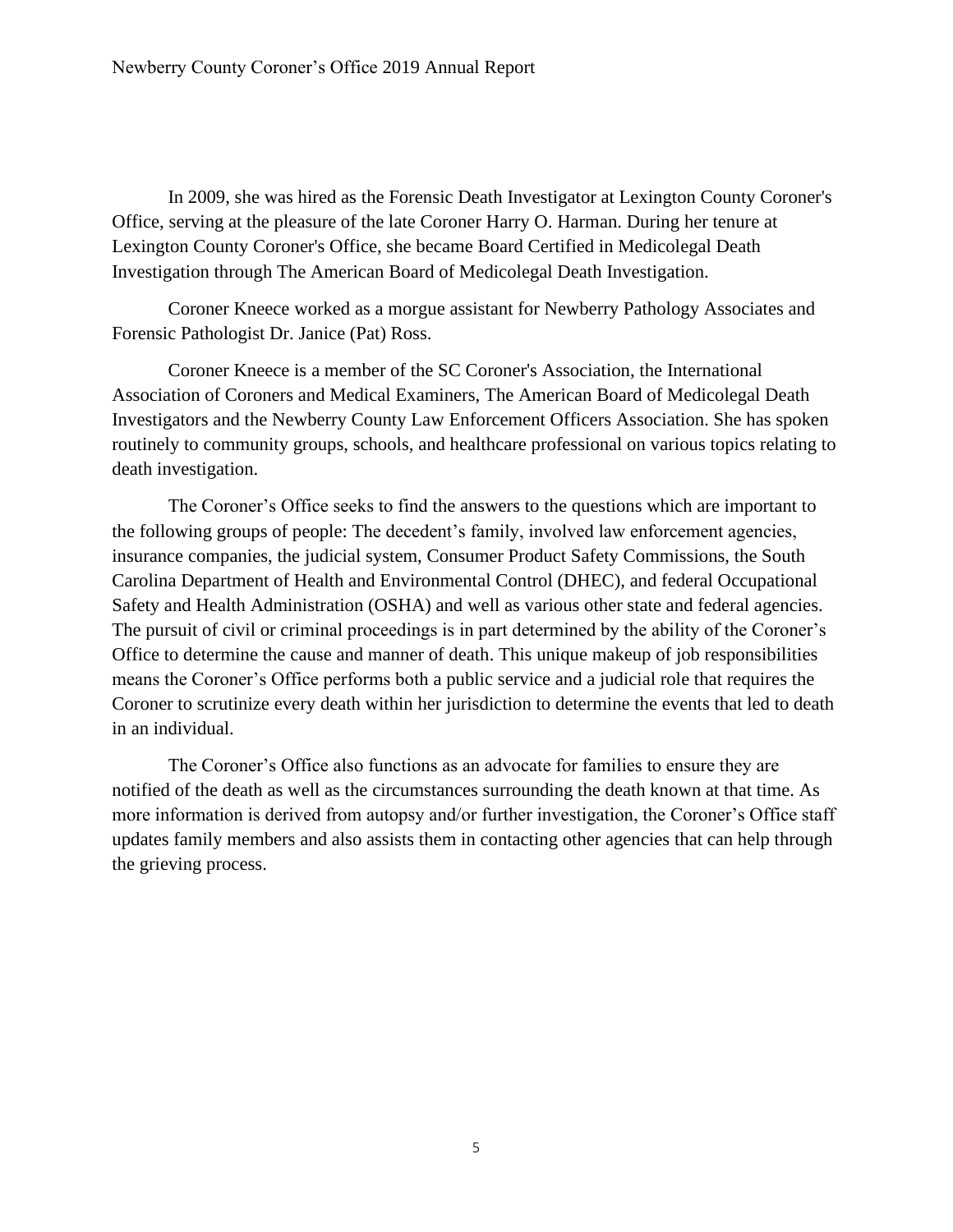The Newberry County Coroner's Office served the residents of Newberry County in a variety of ways highlighted by:

- ❖ Performing independent investigations that look into traumatic deaths, deaths that occurred outside of hospitals and deaths that occur suddenly or unexpectedly 24 hours a day, 7 days a week;
- ❖ Making identification of deceased;
- ❖ Removing the body from the scene in a dignified manner;
- ❖ Notifying families when an unexpected death occurs;
- ❖ Determining the necessity of autopsy, anthropologic examination or odontology examination;
- ❖ Creating reports that relate to the deaths investigated by this office;
- ❖ Issuing burial removal transit permits for individuals who have died outside of a hospital;
- ❖ Providing autopsy and Coroner's reports to agencies and next-of-kin;
- ❖ Releasing information to the public, only when deemed necessary;
- ❖ Making final determination as to the cause and manner of death;
- ❖ Securing and releasing personal effects to the next-of-kin;
- ❖ Acting as the depository for all records relative to a death, including the autopsy report, police investigative report, and any other investigative agencies' reports;
- ❖ Providing testimony at depositions and in court;
- ❖ Maintaining the County Coroner's Book of Inquisitions;
- ❖ Conducting inquests;
- ❖ Issuing cremation permits;
- ❖ Conducting case reviews with local, state, and federal agencies, as needed;
- ❖ Participating as a member of the Disaster Preparedness Team;
- ❖ Providing speakers for community awareness and educational programs within schools, community organizations and various professional organizations;
- ❖ Routinely keeping up with the latest in investigation techniques and technology through training with various agencies and professional organizations;
- ❖ Working with organ and tissue donation procurement teams in a collaborative effort to ensure that the decedent's wishes and those of their families are honored;
- ❖ Notifying the public of any public health concerns related to a death;
- ❖ Notifying the media, upon request of public information regarding a death or other statistical information.

The Newberry County Coroner's Office regularly participates in community activities and safety preventions, such as participating in local drug-take back events and Prom Promise events.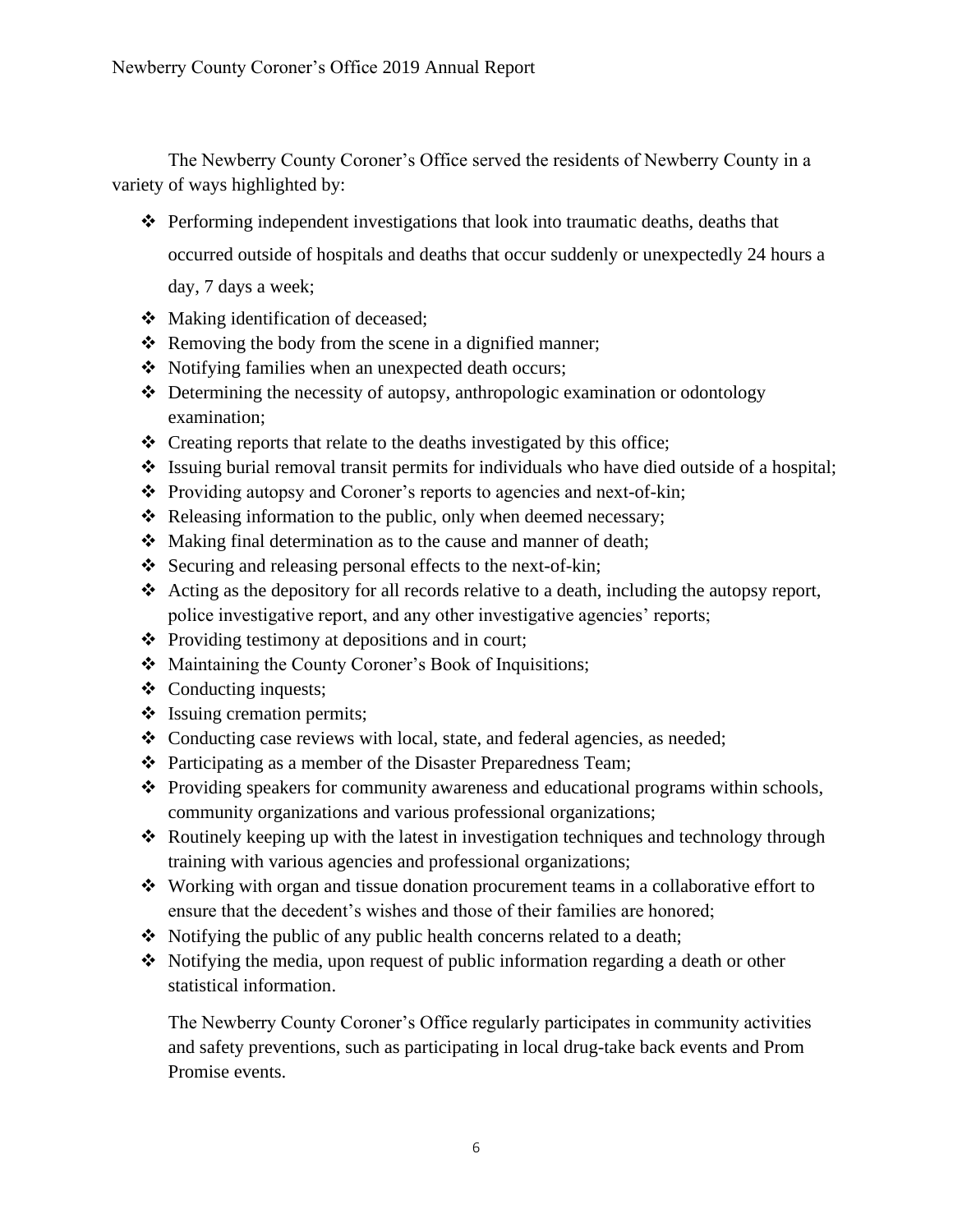#### **BUDGET AND FUNDING**

The Fiscal Year 2018-2019 budget for the Newberry County Coroner's Office was \$170,942.00. This was less than 1% (0.006) of the total approved Fiscal Year 2019 Newberry County operating budget of \$24,967,550.00.

The Fiscal Year 2019-2020 budget for the Coroner's Office 179,047.00. This was less than 1% (0.007) of the total approved Fiscal Year 2019 Newberry County operating budget of \$25,490, 899.00.

#### **SIZE AND POPULAITON OF NEWBERRY COUNTY**

Newberry County was founded in 1785 and is located approximately 40 miles west of Columbia, South Carolina. The geographic area served by the Newberry County Coroner's Office which includes all of Newberry County, which is comprised of 647 square miles, covering seven municipalities to include Little Mountain, Peak, Pomaria, Prosperity, Silverstreet, Whitmire and the City of Newberry. Unincorporated areas of Newberry County are comprised of Chappells, Jalapa and parts of Kinards. The population of Newberry County is 38,443, with the largest population being located in the unincorporated areas, and the second largest being located in the City of Newberry. As the commercial center of this county, City of Newberry is home of numerous of business and institutions, including Newberry College.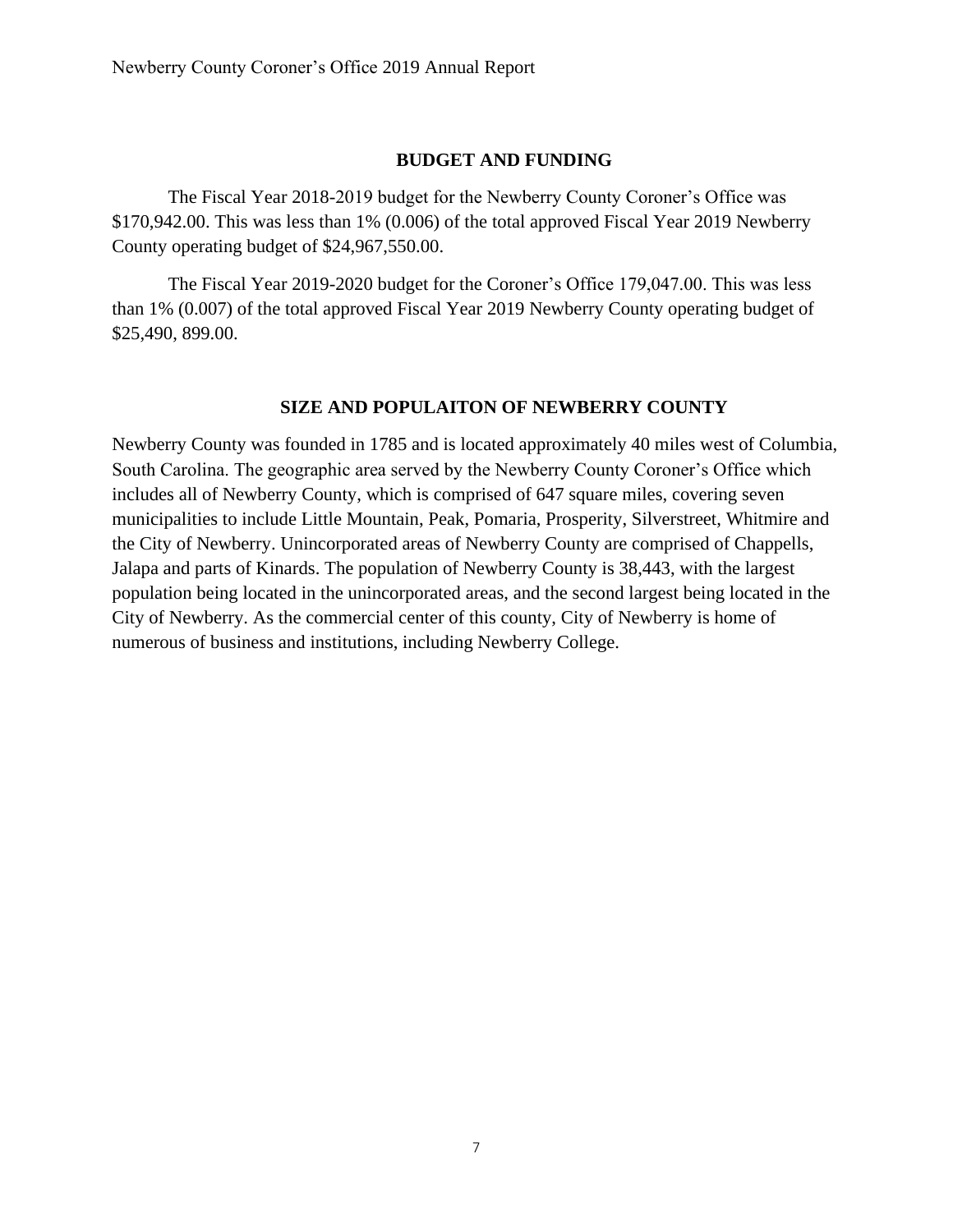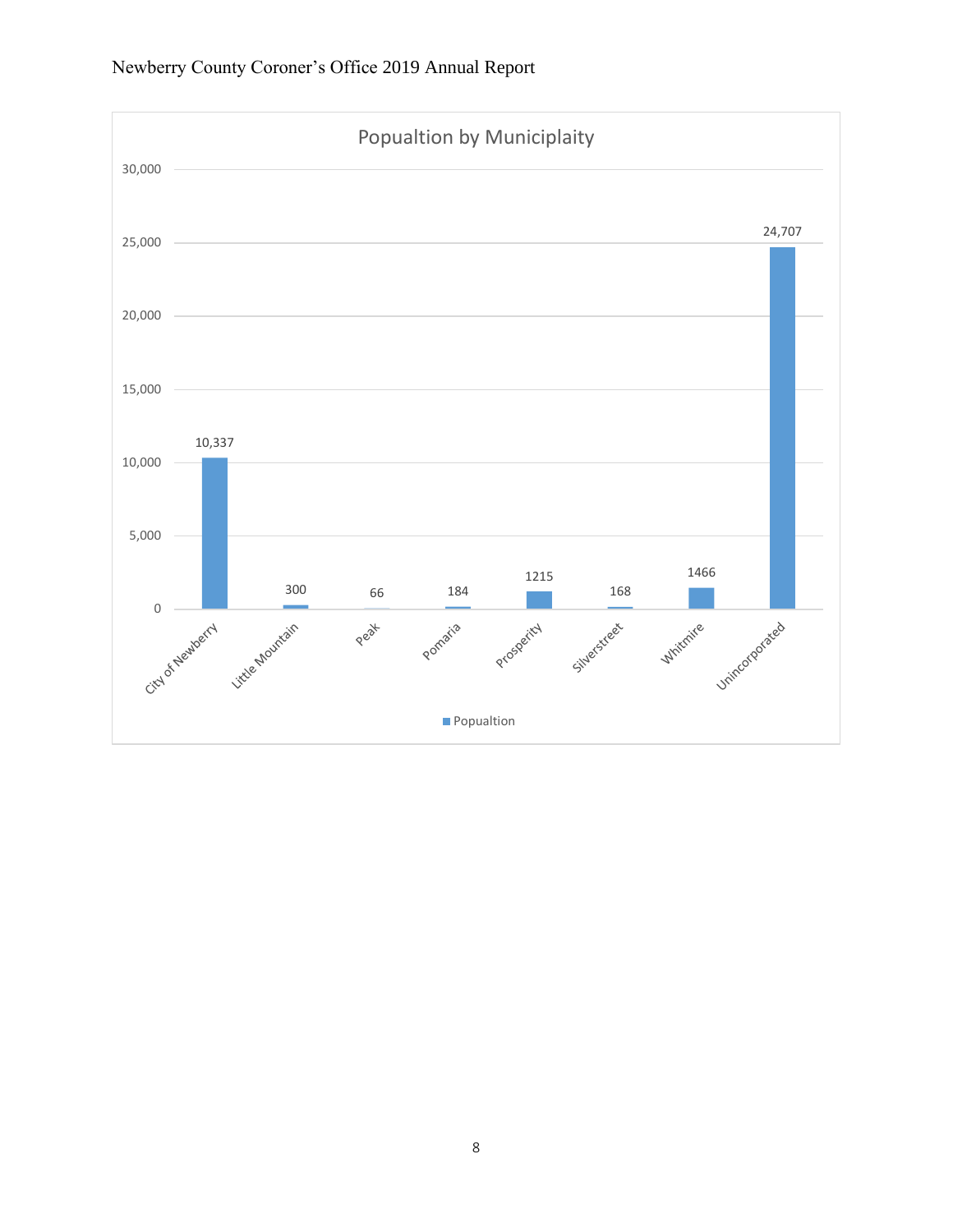### **NEWBERRY COUNTY CORONER'S OFFICE ORGANIZATIONAL CHART**

### **Coroner**

Laura G. Kneece, F-ABMDI



**Chief Deputy**

Kevin Worley



**Present Deputy Coroner** 

Tiffany Johnson

### **Former Deputy Coroners**

Timothy Ringer

Trevin Watts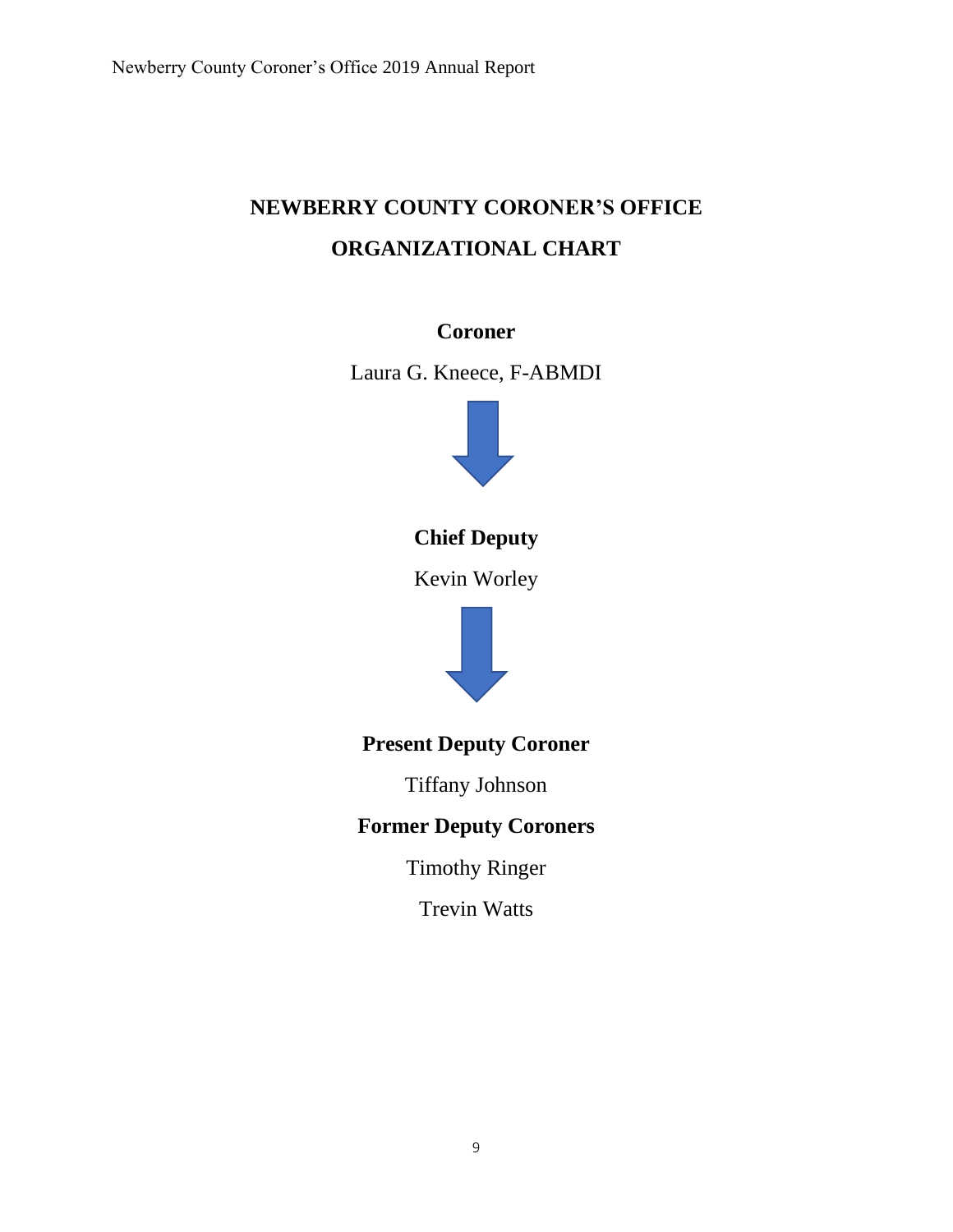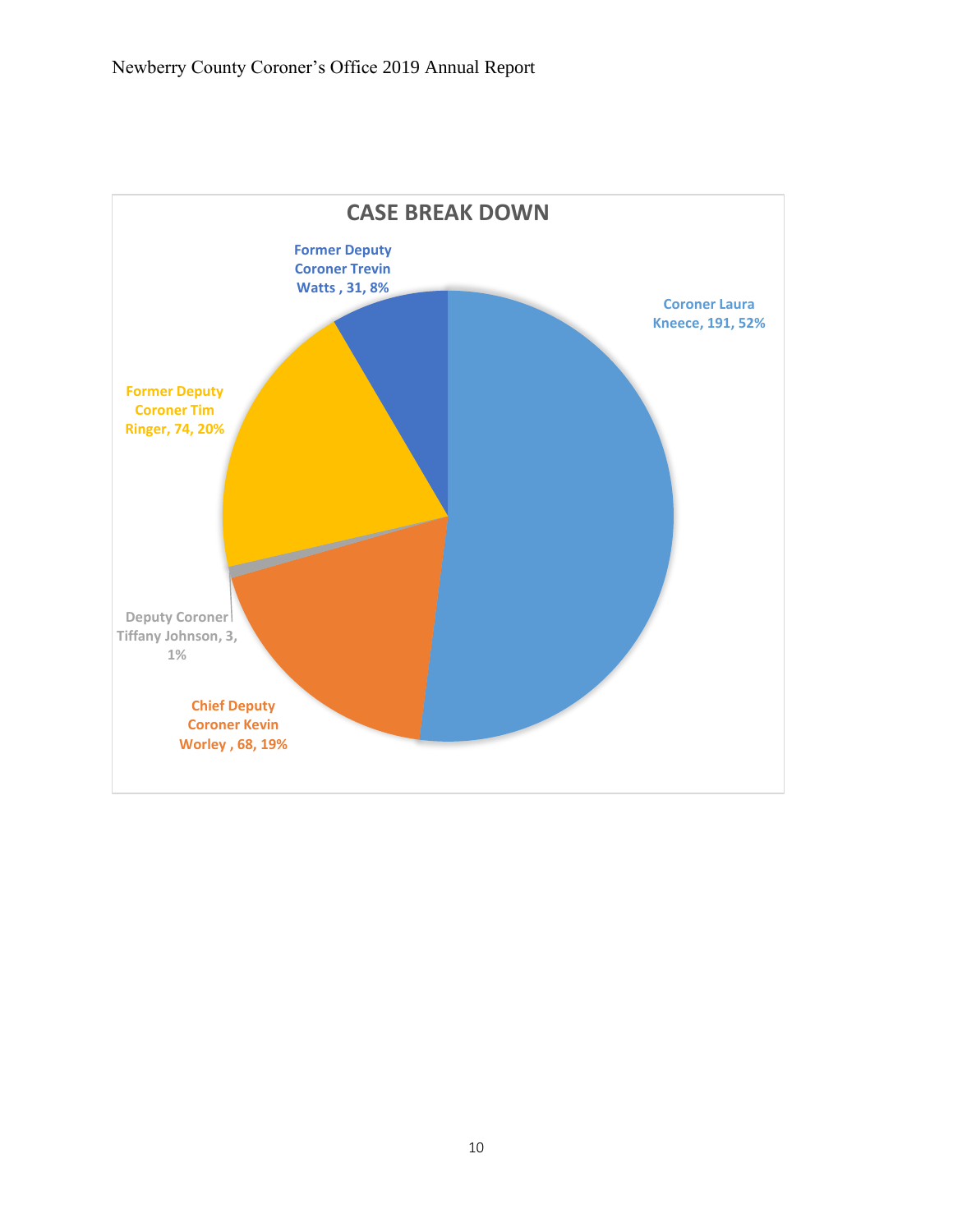### **INVESTIGATION AND DISPOSITION OF CASES**

All deaths reported to the Coroner's Office are handled according to the circumstances of death which generally funnel into one of four ways.

First, the Coroner may assume jurisdiction over the death, conduct an investigation, and order an autopsy to determine cause and manner of death.

Second, the Coroner may assume jurisdiction of a death and conduct an investigation, but not order an autopsy.

Third, if the death is due to natural disease and if a private physician who has treated the decedent is confident in his/her opinion as to the cause of death, the Coroner may transfer jurisdiction to the private physician to sign the Death Certificate.

Finally, even though a death may have occurred in Newberry County, a "transfer of jurisdiction" may occur to the Coroner of the county where the initiating event causing death occurred.

The following description is a general overview of the processes during a full investigation and the follow-up.

Upon arrival at a death scene, the Coroner or Deputy Coroner will speak with first responders, law enforcement officers and any witnesses to become familiar with the circumstances surrounding the incident and any safety considerations that need to be taken prior to entering the immediate scene. The Coroner or the Deputy Coroner will take notes and utilize photographs and/or video to further document the scene. They will also collect and preserve all evidence and any personal property on or around the body/remains. In some crime scene situations, the Coroner or Deputy Coroner will coordinate with law enforcement officers regarding the collection of evidence. Any evidence and/or personal property collected by the Coroner or Deputy Coroner is secured and documented until it can be processed or appropriately turned over to the legal nextof-kin.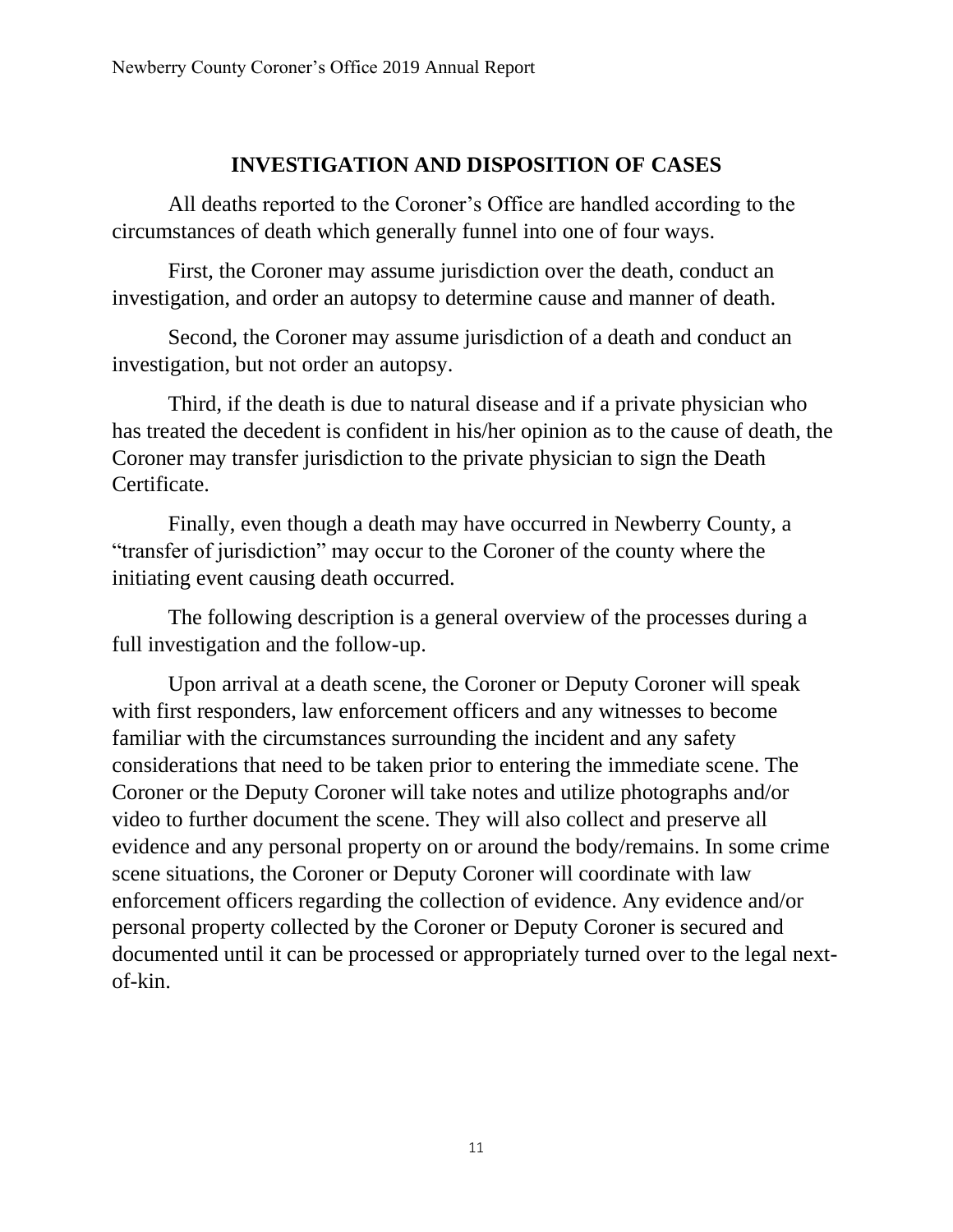The Coroner or Deputy Coroner makes every effort to identify the decedent utilizing at least two forms of the following methods: Government issued photo ID of the decedent that matches decedent's physical characteristics/features; fingerprint analysis; DNA analysis; coordination of odontology examination (dental X-rays); coordination of forensic anthropology analysis (skeleton/bones); comparison of significant scars, marks and tattoos; birth defects, and presence of prosthetics.

After processing the scene, the Coroner or Deputy Coroner must make a decision on the transportation of the decedent depending on the circumstances surrounding the death. If the decision is made to further investigate (autopsy, external examination, toxicology), the Coroner or Deputy Coroner will transport the decedent to the morgue. If no further investigation is needed and the legal nextof-kin has a funeral home selected, that particular funeral home is contacted to pick up the decedent. The Coroner's Office is currently responsible for decedent transportation. For the year of 2019, the Coroner's Office transported 60 decedents.

If the Coroner or Deputy Coroner deem it necessary to conduct a post mortem examination, they notify the contracted autopsy vendor, which is Newberry Pathology Group. This Office also notifies the involved agencies, i.e. law enforcement of the autopsy time. The collection and preservation of any and all evidence rendered from an autopsy is of utmost importance to the investigation.

The Coroner or Deputy Coroner makes every effort to identify, locate and notify, in person, the legal next-of-kin of the death. This Office also facilitates the release of the remains to the funeral home selected by the next-of-kin or has a policy in place for unclaimed (indigent) decedents. The Coroner's Office had one (1) unclaimed/indigent decedent for the year 2019.

The Coroner's Office is responsible for obtaining a complete medical history of both the present event, if applicable and all past medical history which might have some relationship to the death. This office thoroughly documents all the information gathered through the investigation in a written report and collects all documents related to a death in a case file. Upon request, the Coroner's Office provides copies of their investigation case file to the Solicitor's Office, the Public Defender's Office and involved law enforcement agencies.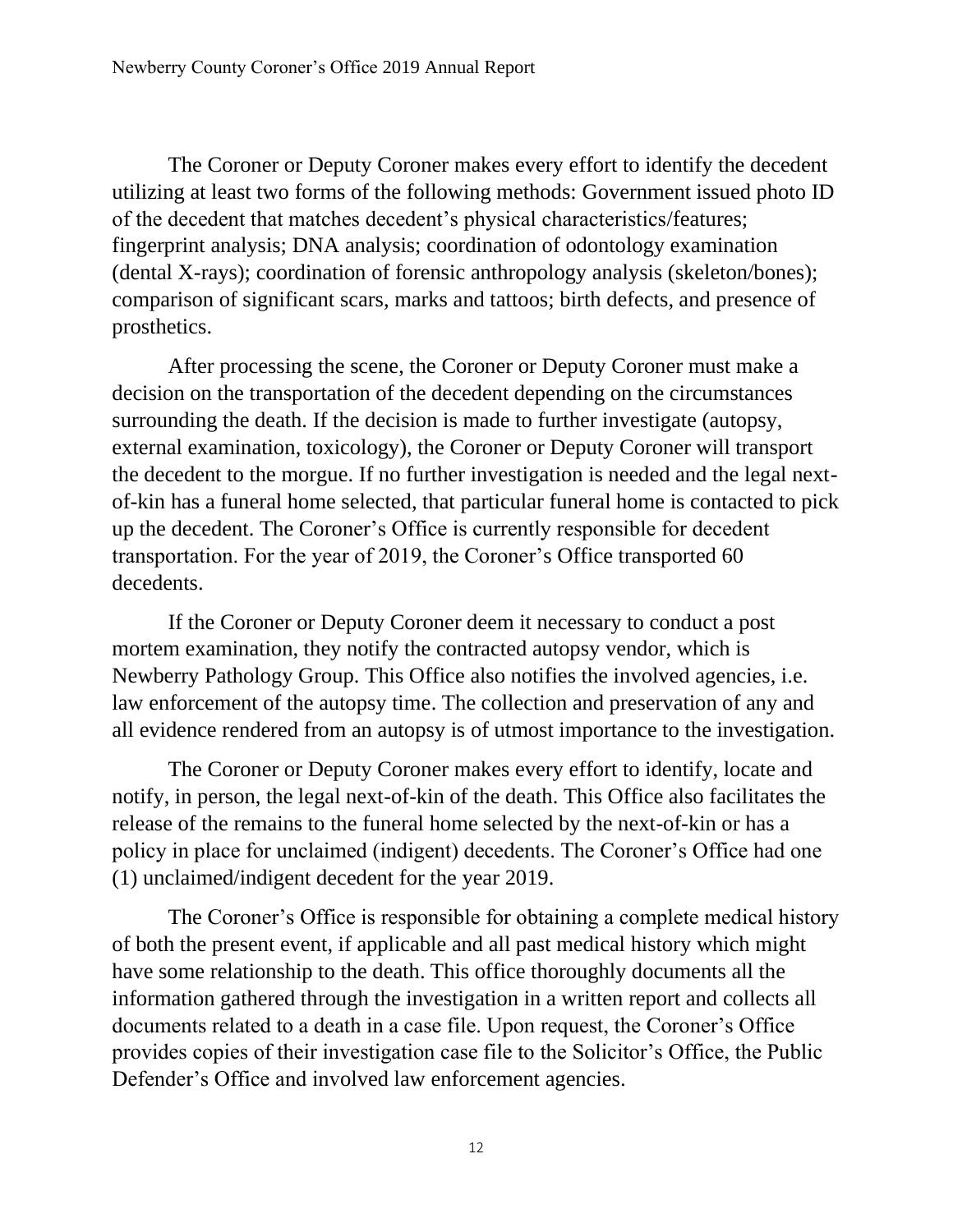Sixty (60) complete forensic autopsies were ordered 2019. The cases that were not autopsies were those in which the scene investigation, circumstances of death, medical documentation, interviews, social history, and/or external examination of the body provided sufficient information for certifying the cause of death.

Included in all autopsies and in some cases where external examination only is performed, toxicology tests may be helpful in determining the cause and manner of death. Toxicology testing is performed on various specimens collected at autopsy/external examination. Either a nationally accredited lab such as NMS, Forensic Science Network, or the South Carolina Law Enforcement Division (SLED) crime lab is used for toxicology testing. Screening tests include alcohol, illicit drugs, commonly abused prescription and nonprescription drugs, and other substance as needed. For the year of 2019, 58 cases were sent to SLED; 0 cases were sent to NMS Labs; and 3 cases were sent to Forensic Science Network for toxicology testing.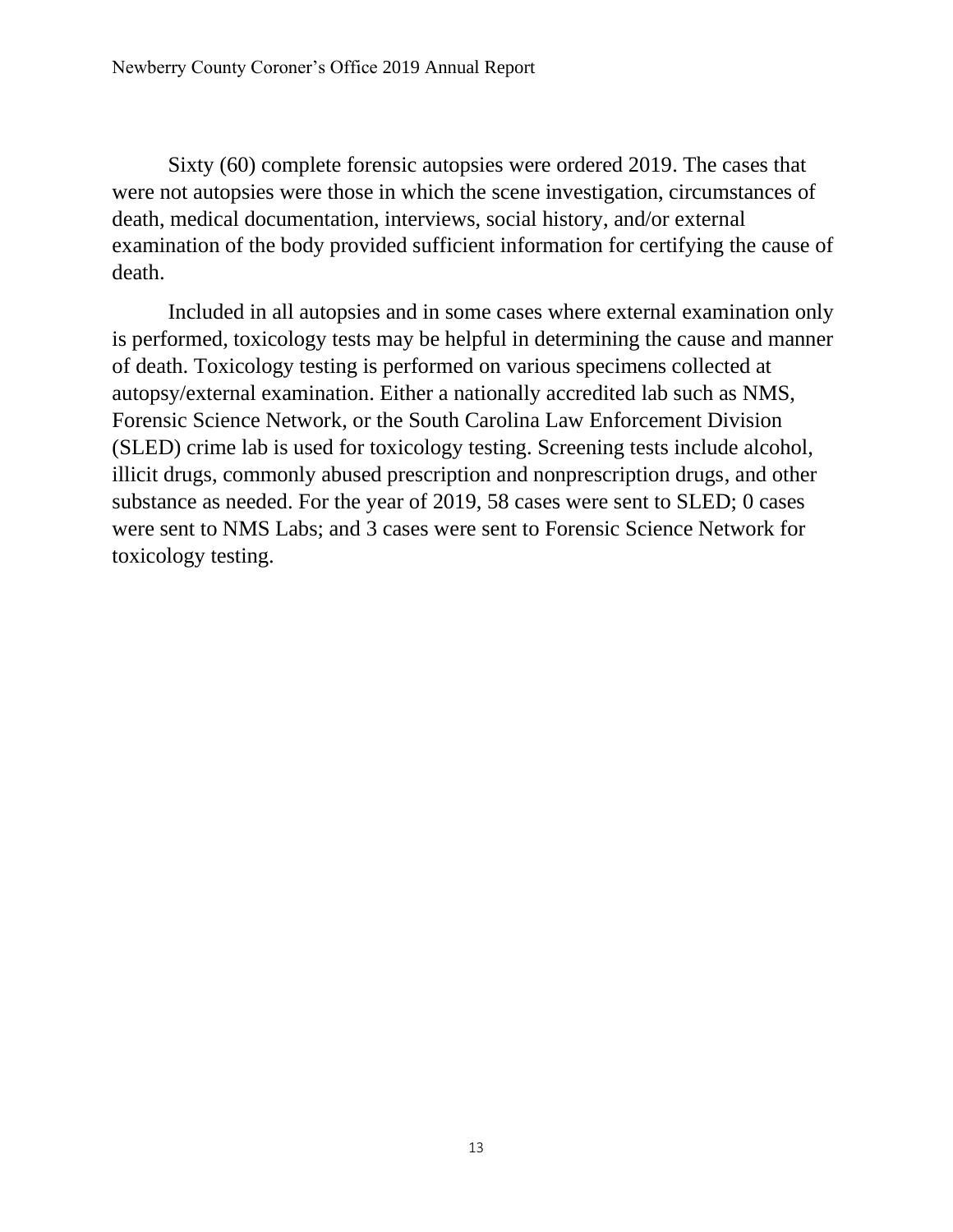### **MANNER OF DEATH**

The **Manner of Death** is a classification of the way in which the Cause of Death came about, whether by force of natural events, accidental means, selfinflicted, or other external forces. Manner of death is determined largely by means of the investigation. There are only five (5) manners of death which are listed below.

**NATURAL:** Death caused by disease. If natural death is hastened by injury or any other non-natural event (ex: fall), the manner of death will not be considered natural. If the terminal disease process is by a non-natural event (ex: pneumonia due to long-tern bed confinement), the manner of death will not be considered natural.

**SUICIDE:** Death as a result of a purposeful action set in motion (explicit or implicit) to end's one life.

**ACCIDENT:** Death other than natural where there is no evidence of intent; i.e. an unintentional event or chain of events. This category includes most motor vehicle collisions, falls, drownings, accidental drug overdoses, drug reactions, etc.

**HOMICIDE:** Death resulting from injuries intentionally inflicted by another person (explicit or implicit), or inflicted on another by one's grossly reckless behavior (does not include vehicular homicide).

**UNDETERMINED:** Manner assigned when there is insufficient evidence, or conflicting/equivocal information (especially about intent), to assign a specific manner (ex: found skeletal remains, where no other clear manner of death can be determined).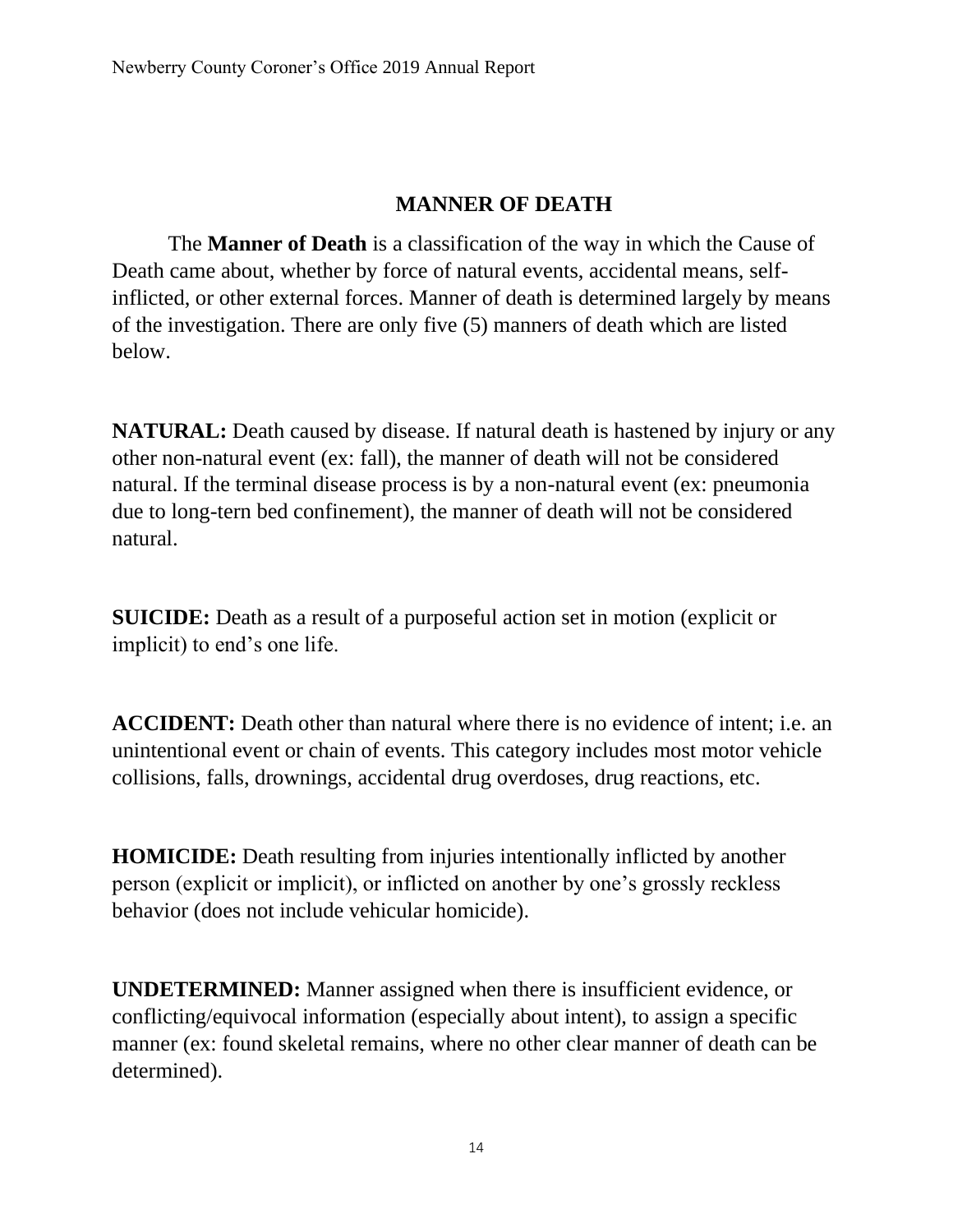### **STATISTICS**

In 2019, the Newberry County Coroner's Office had involvement in 356 (1.00% increase from 2018) deaths in various degrees.

Regarding those deaths:

- ❖ 318 were classified as Natural
- ❖ 23 were classified as Accident
- ❖ 8 were classified as Suicide
- ❖ 7 were classified as Homicide
- ❖ 0 were classified Undetermined

In addition to these deaths, the Coroner's Office had involvement to various degrees with 137 requests for other services including cremation permits, which generated \$3350.00 of revenue, and requests to make notification to next-of-kin by other jurisdictions.